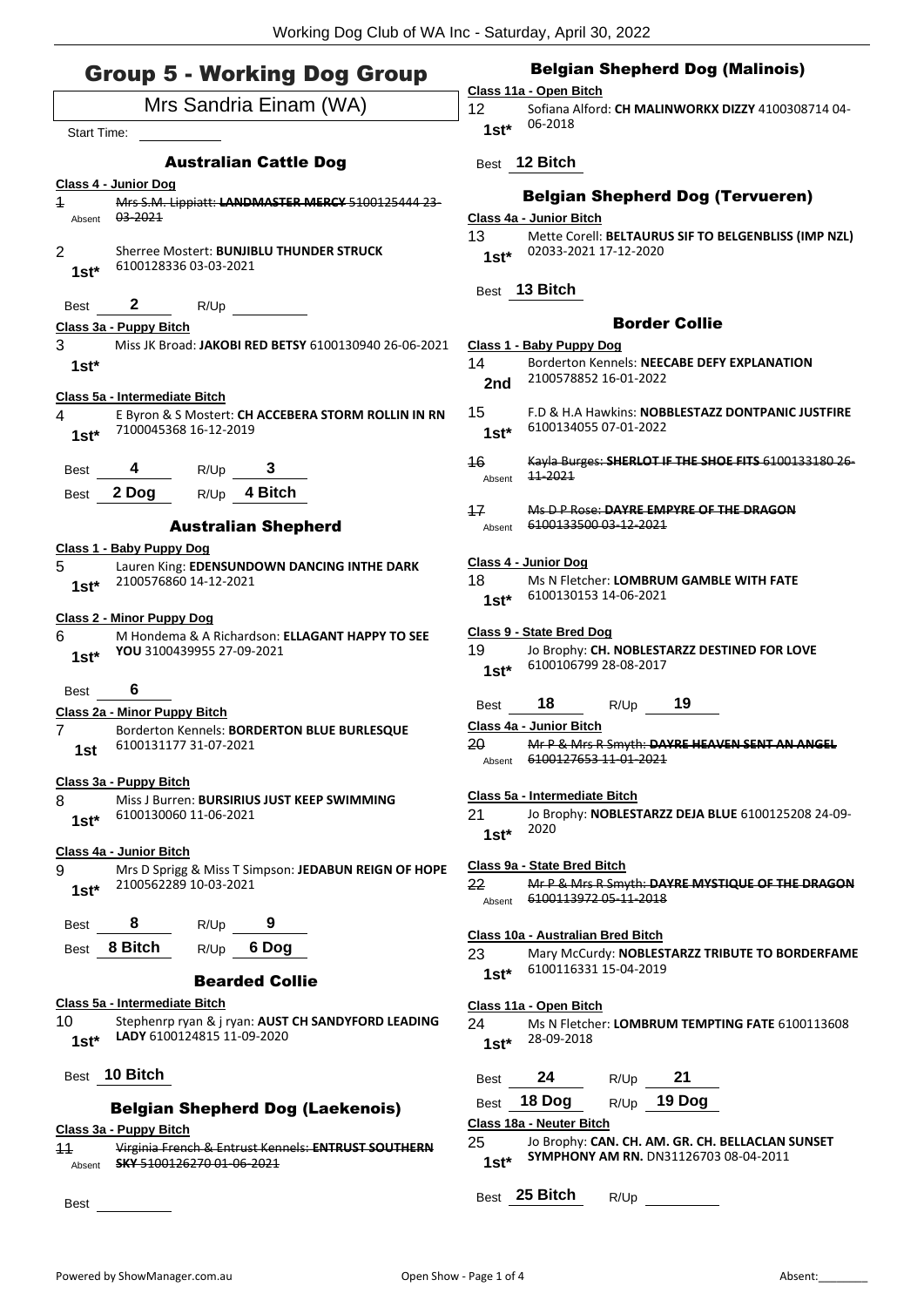## Collie (Rough)

| Class 4a - Junior Bitch                                                                   |
|-------------------------------------------------------------------------------------------|
| Miss A Millar: COLTIE SHEER ELEGANCE AT COZIM<br>26                                       |
| 3100426258 05-03-2021<br>$1st^*$                                                          |
|                                                                                           |
| Best 26 Bitch                                                                             |
|                                                                                           |
| <b>Finnish Lapphund</b>                                                                   |
| Class 9 - State Bred Dog                                                                  |
| 27 —<br>Mrs B & Ms SE Laurin: CH MIRAWEE CUDDLEME FIERCELY                                |
| RN JD SD 6100099606 18-06-2016<br>$1st^*$                                                 |
|                                                                                           |
| 27<br>Best                                                                                |
|                                                                                           |
| Class 2a - Minor Puppy Bitch                                                              |
| Mrs B & Ms SE Laurin: MIRAWEE STARLIGHT MELODY<br>28 —<br>6100132294 02-10-2021           |
| $1st^*$                                                                                   |
|                                                                                           |
| 28<br><b>Best</b>                                                                         |
| Best 27 Dog<br>R/Up 28 Bitch                                                              |
| Class 18a - Neuter Bitch                                                                  |
| Mrs B & Ms SE Laurin: CH MIRAWEE DELUXE EDITION<br>29 -                                   |
| 6100117481 01-06-2019                                                                     |
| 1st*                                                                                      |
| Best 29 Bitch                                                                             |
| R/Up                                                                                      |
| <b>German Shepherd Dog</b>                                                                |
|                                                                                           |
| Class 1a - Baby Puppy Bitch                                                               |
| Miss J Sorensen: WOHLSTAND WHISPERS N WINX<br>30 —                                        |
| 6100133880 26-12-2021<br>$1st^*$                                                          |
|                                                                                           |
| 31 -<br>T. Roberts and L. Pearson: VOLSCARO LA DI DA 6100133688<br>09-12-2021             |
| 2nd                                                                                       |
|                                                                                           |
| Class 3a - Puppy Bitch                                                                    |
| 32<br>Halina Sweeney Helen Bondarenko: <b>GEWALT JUST CRUZIN</b><br>5100126464 18-07-2021 |
| 1st*                                                                                      |
|                                                                                           |
| Class 5a - Intermediate Bitch                                                             |
| Ms T Roberts: *CH.GEWALT DOMINO 5100117695 04-02-<br>33                                   |
| 1st* $2020$                                                                               |
|                                                                                           |
| Best 33 Bitch $R/Up$ 32 Bitch                                                             |
|                                                                                           |
| <b>German Shepherd Dog (Long Stock Coat)</b>                                              |
| Class 5 - Intermediate Dog                                                                |
| Mr I Heard, Ms K Pearce & Ms K Leonard: EROICA PIKACHU<br>34                              |
| 5100118838 10-06-2020<br>1st*                                                             |
|                                                                                           |
| Class 1a - Baby Puppy Bitch                                                               |
| Mr M Wellock: BRONBOREO ALL TAT SASS 6100134386 27-<br>35 -                               |
| 12-2021<br>2nd                                                                            |
|                                                                                           |
| 36<br>S J Smith: WOHLSTAND DAKOTA 6100133706 14-12-2021                                   |
| $1st^*$                                                                                   |
|                                                                                           |
| Best                                                                                      |
| Class 18a - Neuter Bitch                                                                  |
| 37 -<br>I Heard, K Pearce & G & K Gregory: GLENBALA EDGY                                  |
| DESIGNER LABEL TD 2100533622 26-12-2019<br>$1st^*$                                        |
|                                                                                           |
| Best 37 Bitch<br>R/Up                                                                     |
|                                                                                           |

#### Shetland Sheepdog

#### **Class 1 - Baby Puppy Dog**

38 MS D SIMPSON: **NIGHTWOOD LIFE INTH SPOTLITE** 6100133109 11-11-2021 **1st**

#### **Class 4 - Junior Dog**

39 Mrs G Hesketh: **SHATRIN BLESSED BE** 4100354384 16-04- 2021 **1st\***

- **Class 10 - Australian Bred Dog** 40 F.D. & H.A. Hawkins: **AUST CH LOUANDA HOT SUMMER NIGHTS** 3100381991 20-09-2018 **1st\* Class 11 - Open Dog** 41 Debora Greenlee: **CH IFONLY FOR THE MEMORIES** 6100010384 16-04-2012 **1st\***
- 42 Kirsty Erin Post: **WHOAMI NOTHING BUT TROUBLE** 6100121469 29-01-2020 **2nd**

| <b>Best</b> | 40 | R/Up | 41 |  |
|-------------|----|------|----|--|
|             |    |      |    |  |

**Class 1a - Baby Puppy Bitch**

43 Miss K E Post: **NIGHTWOOD STAR OFTH SPOTLITE** 6100133107 11-11-2021 **1st\***

#### **Class 2a - Minor Puppy Bitch**

```
44 Mrs S & Ms J Van Dinter: SUNLAND SUPERNOVA
 6100131371 09-08-2021 1st*
```
#### **Class 3a - Puppy Bitch**

| 45     | MS D SIMPSON: NIGHTWOOD WHISKY TANGO FOXTROT |
|--------|----------------------------------------------|
| $1st*$ | 6100130851 08-07-2021                        |

#### **Class 5a - Intermediate Bitch**

```
46 MS D SIMPSON: NIGHTWOOD DONT YOU SASS ME
Absent 6100125346 26-09-2020
```
#### **Class 10a - Australian Bred Bitch**

- 47 Kirsty Erin Post: **WHOAMI THIS IS ME** 6100115465 04-02- <sup>2019</sup> **2nd**
- 48 Mrs B Shepherdson & Miss G Greenlee: **IFONLY YOU WERENT SO ENVIOUS** 5100109342 25-11-2018 **1st**

| <b>Best</b> | 48 | R/Up | 45 |
|-------------|----|------|----|
|             |    |      |    |

Best **40 Dog** R/Up **48 Bitch**

## Welsh Corgi (Cardigan)

## **Class 4 - Junior Dog**

49 P Rickard & P Gill: **SARASOTA NOTTING HILL** 7100048727 02-03-2021 **1st\***

| <b>Best</b> | 49                     |                  |                                                    |
|-------------|------------------------|------------------|----------------------------------------------------|
|             | Class 3a - Puppy Bitch |                  |                                                    |
| 50          |                        |                  | Kristy Lee Wright: CARDIWEST STORM GIRL 6100131265 |
| $1st*$      | 10-07-2021             |                  |                                                    |
| Best        | 50                     |                  |                                                    |
| <b>Best</b> | 49 Dog                 | R/U <sub>p</sub> | 50 Bitch                                           |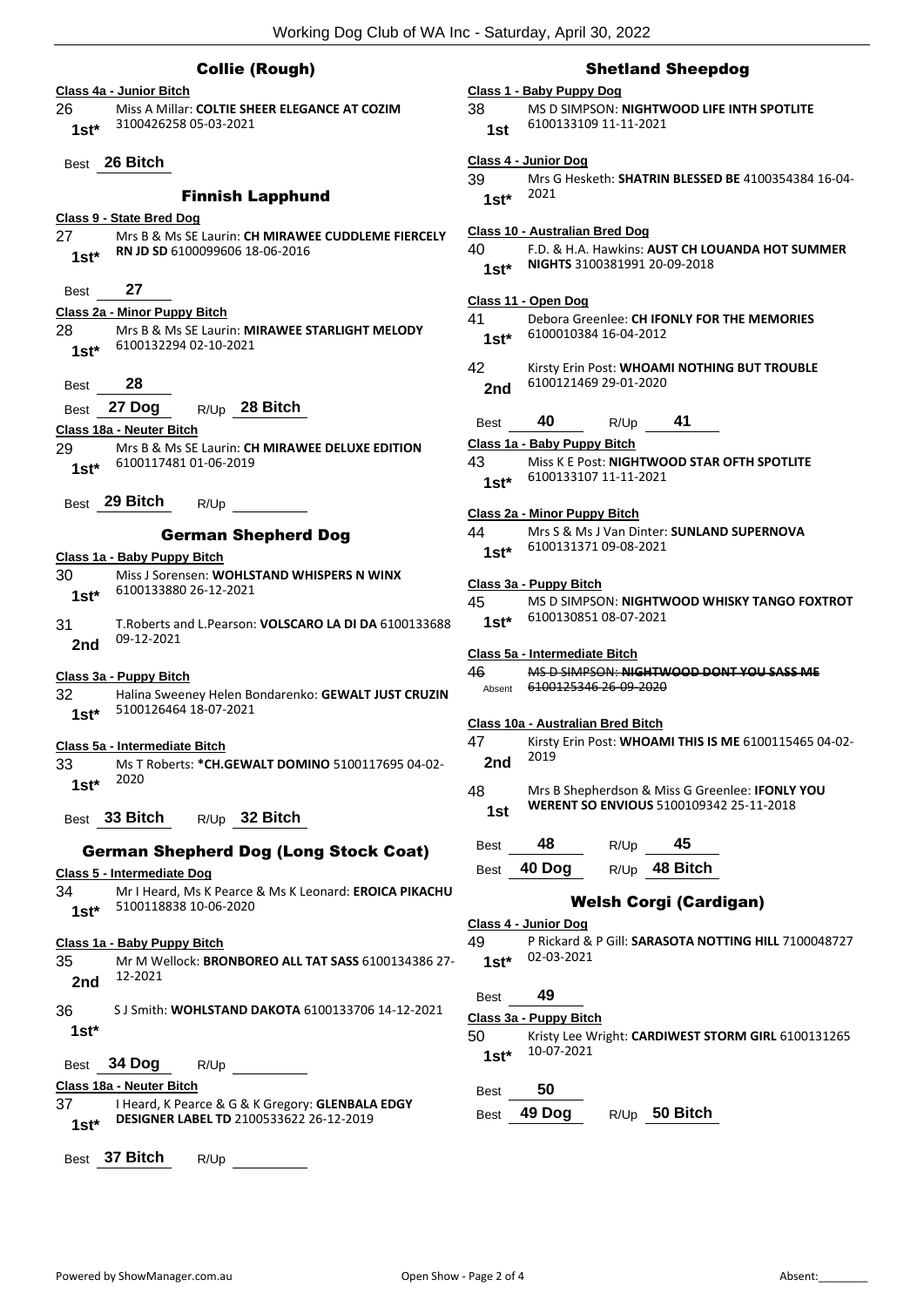# Group 5 - Specials

| Best<br>Pts: 0          | 33          | <b>German Shepherd Dog</b><br>Ms T Roberts: *Ch.Gewalt Domino                      |
|-------------------------|-------------|------------------------------------------------------------------------------------|
|                         |             |                                                                                    |
| <b>R/Up</b><br>Pts: $0$ | 8           | <b>Australian Shepherd</b><br>Miss J Burren: Bursirius Just Keep Swimming          |
| <b>Baby</b>             | 30          | German Shepherd Dog<br>Miss J Sorensen: Wohlstand Whispers N Winx                  |
| <b>Minor</b>            | 28          | <b>Finnish Lapphund</b><br>Mrs B & Ms SE Laurin: Mirawee Starlight Melody          |
| Puppy                   | 8           | <b>Australian Shepherd</b><br>Miss J Burren: Bursirius Just Keep Swimming          |
|                         |             | <b>Belgian Shepherd Dog</b>                                                        |
| Junior                  | 13          | (Tervueren)<br>Mette Corell: Beltaurus Sif to BelgenBliss (IMP NZL)                |
| Inter                   | 33          | German Shepherd Dog<br>Ms T Roberts: *Ch.Gewalt Domino                             |
| <b>State Br</b>         | 27<br>JD SD | <b>Finnish Lapphund</b><br>Mrs B & Ms SE Laurin: Ch Mirawee Cuddleme Fiercely RN   |
| Aus Br                  | 40          | <b>Shetland Sheepdog</b><br>F.D. & H.A. Hawkins: Aust Ch Louanda Hot Summer Nights |
| Open                    | 12          | <b>Belgian Shepherd Dog (Malinois)</b><br>Sofiana Alford: CH Malinworkx Dizzy      |
|                         |             | <b>Neuter</b>                                                                      |
| Best                    | 29          | <b>Finnish Lapphund</b>                                                            |
| Pts: 0                  |             | Mrs B & Ms SE Laurin: Ch Mirawee Deluxe Edition                                    |
| <b>R/Up</b>             | 37          | German Shepherd Dog (Long<br><b>Stock Coat)</b>                                    |
|                         |             |                                                                                    |

I Heard, K Pearce & G & K Gregory: Glenbala Edgy Designer Label TD

Finish <u>Conservation Absent</u> **7**